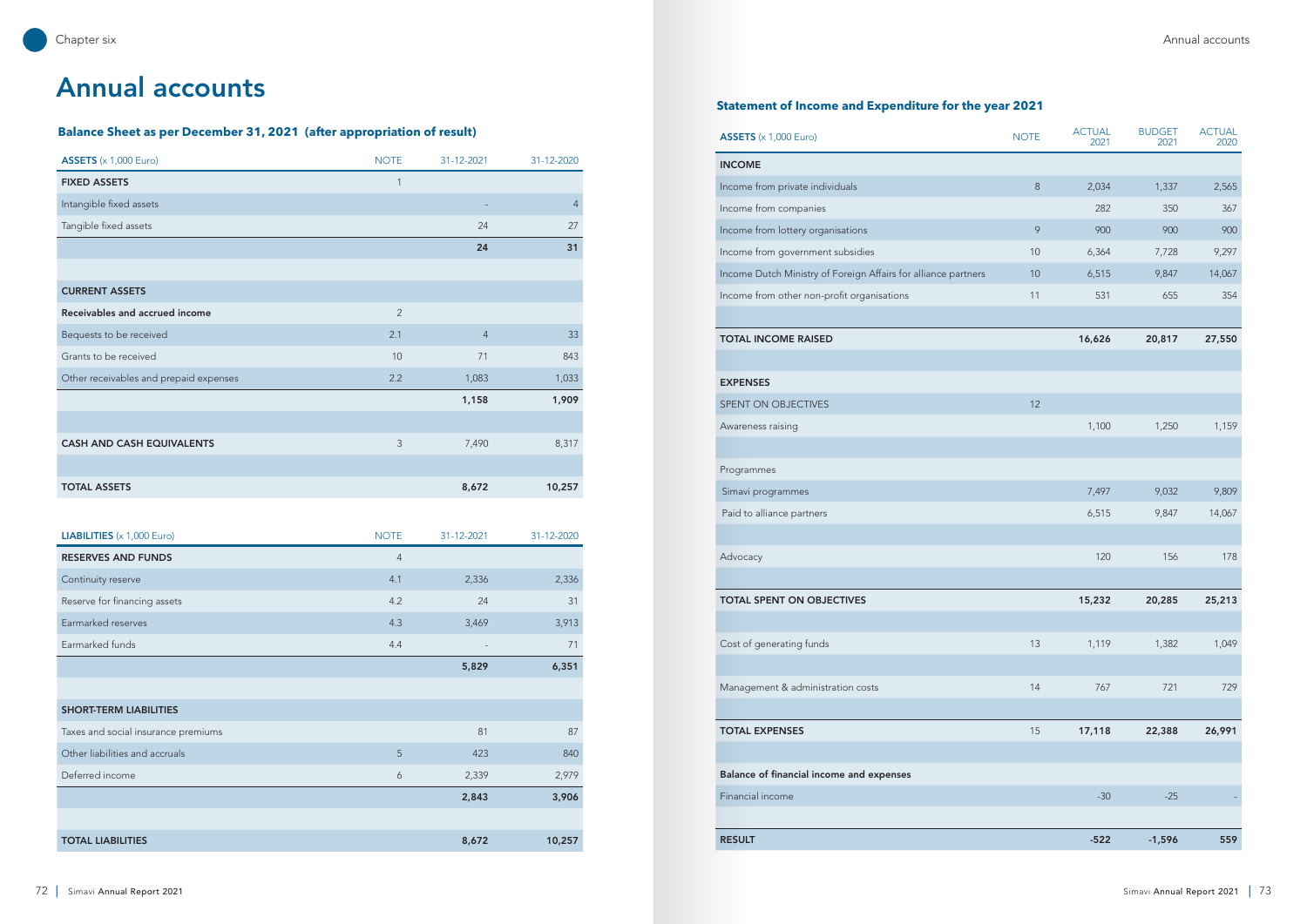## **Statement of Income and Expenditure for the year 2021 - continued Cash Flow Statement for the year 2021**

## Chapter six Annual accounts

| <b>APPROPRIATION OF RESULT (x 1,000 Euro)</b>           | <b>ACTUAL</b><br>2021 | <b>ACTUAL</b><br>2020 |
|---------------------------------------------------------|-----------------------|-----------------------|
| Withdrawal from earmarked reserve Projects              | $-291$                | $-183$                |
| Withdrawal from earmarked reserve Capacity Building     |                       | $-13$                 |
| Withdrawal from earmarked reserve Fundraising legacies  |                       | $-12$                 |
| Withdrawal from earmarked reserve Strategic development | $-153$                | $-245$                |
| Withdrawal from earmarked fund Interest                 | $-1$                  | $-2$                  |
| Withdrawal from earmarked fund eye care Africa          | $-64$                 |                       |
| Withdrawal from earmarked fund eye care Irian Yaya      | $-6$                  |                       |
| Withdrawal from reserve for financing assets            | $-25$                 | $-34$                 |
| Addition to earmarked reserve Strategic development     |                       | 1,028                 |
| Addition to reserve for financing assets                | 18                    | 20                    |
|                                                         |                       |                       |
| <b>TOTAL</b>                                            | $-522$                | 559                   |
|                                                         |                       |                       |

| (x 1,000 Euro)                                      | <b>NOTE</b>    | 2021     | 2020         |
|-----------------------------------------------------|----------------|----------|--------------|
| Result                                              |                | $-522$   | 559          |
|                                                     |                |          |              |
| Adjustment for depreciation                         | 1              | 25       | 34           |
| Adjustment for interest income                      |                | 30       |              |
|                                                     |                | $-467$   | 593          |
| Changes in operating capital                        |                |          |              |
| Change in receivables                               | $\overline{2}$ | 751      | $-600$       |
| Change in short-term liabilities                    | 5, 6           | $-1,063$ | $-2,715$     |
|                                                     |                |          |              |
| Interest received                                   |                | $-30$    | $\mathbf{1}$ |
| Cash flow from operational activities               |                | $-809$   | $-2,721$     |
|                                                     |                |          |              |
| Cash flow from investment activities                |                |          |              |
| Investments in fixed assets                         | 1              | $-18$    | $-20$        |
| Change in cash and cash equivalents                 |                | $-827$   | $-2,741$     |
|                                                     |                |          |              |
| Balance of cash and cash equivalents on January 1   |                | 8,317    | 11,058       |
| Balance of cash and cash equivalents on December 31 | 3              | 7,490    | 8,317        |
| Change in cash and cash equivalents                 |                | $-827$   | $-2,741$     |

| (x 1,000 Euro)                                      | <b>NOTE</b>    | 2021     | 2020           |
|-----------------------------------------------------|----------------|----------|----------------|
| Result                                              |                | $-522$   | 559            |
|                                                     |                |          |                |
| Adjustment for depreciation                         | $\mathbf{1}$   | 25       | 34             |
| Adjustment for interest income                      |                | 30       |                |
|                                                     |                | $-467$   | 593            |
| Changes in operating capital                        |                |          |                |
| Change in receivables                               | $\overline{2}$ | 751      | $-600$         |
| Change in short-term liabilities                    | 5, 6           | $-1,063$ | $-2,715$       |
|                                                     |                |          |                |
| Interest received                                   |                | $-30$    | $\overline{1}$ |
| Cash flow from operational activities               |                | $-809$   | $-2,721$       |
|                                                     |                |          |                |
| Cash flow from investment activities                |                |          |                |
| Investments in fixed assets                         | $\mathbf{1}$   | $-18$    | $-20$          |
| Change in cash and cash equivalents                 |                | $-827$   | $-2,741$       |
|                                                     |                |          |                |
| Balance of cash and cash equivalents on January 1   |                | 8,317    | 11,058         |
| Balance of cash and cash equivalents on December 31 | 3              | 7,490    | 8,317          |
| Change in cash and cash equivalents                 |                | $-827$   | $-2,741$       |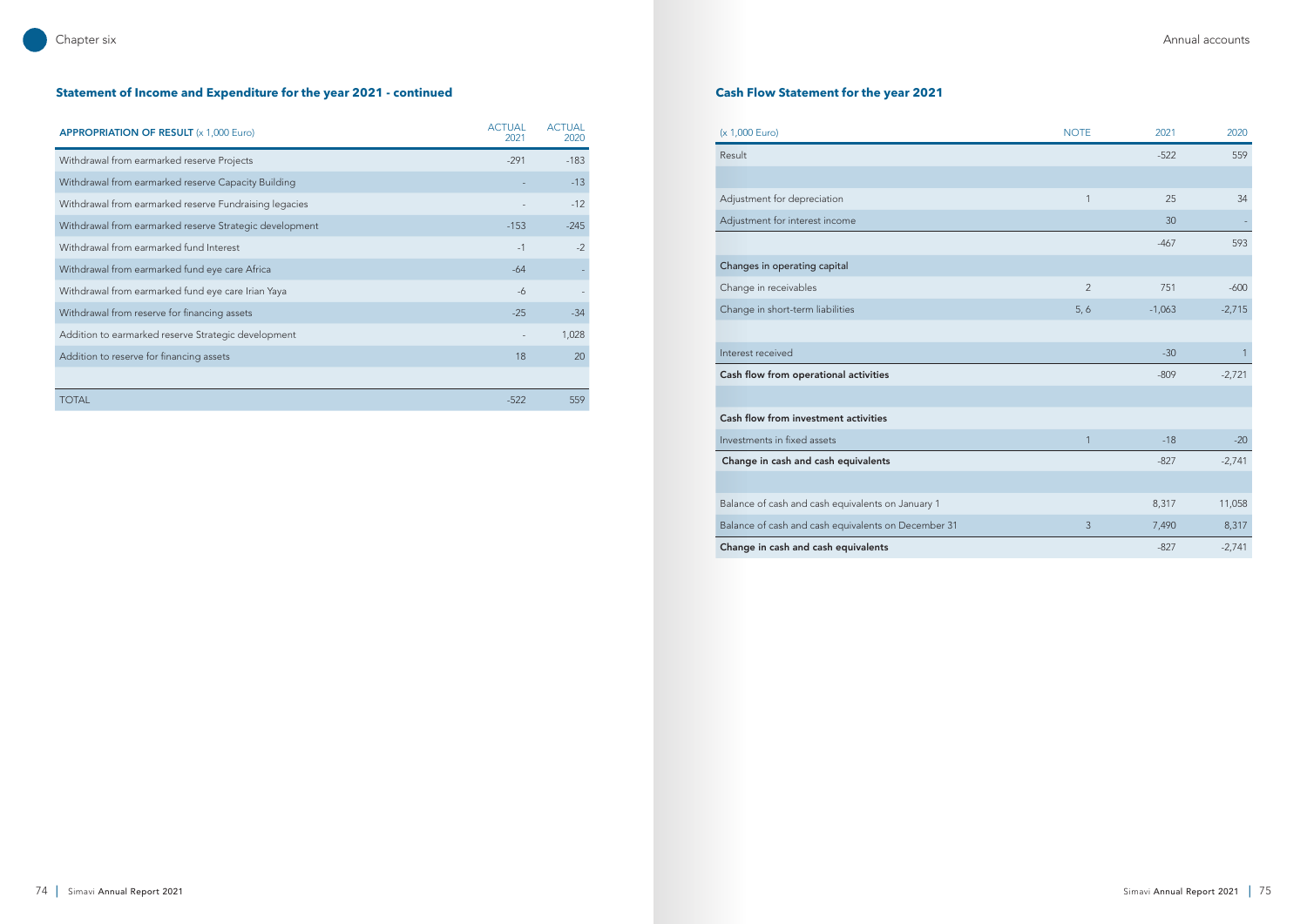## **Accounting policies**

#### *General*

The annual accounts have been prepared in accordance with the Dutch Accounting Standard for Fundraising Institutions (RJ 650) and are subject to the "Wet Normering bezoldiging Topfunctionarissen publieke en semi publieke sector" (WNT). The annual accounts aim to provide a fair presentation of the financial position of Stichting Simavi, registered in Haarlem (reg.no. 40594571), having office at Naritaweg 153, 1043 BS Amsterdam, The Netherlands (Simavi), as of December 31, 2021, and of its income and expenditure for the year 2021. The financial year coincides with the calendar year. The valuation principles and methods of determining the result are the same as those used in the previous year.

## *Continuity*

The annual accounts are drawn up on the basis of continuity.

## *Related parties*

Transactions with related parties are disclosed in the notes insofar as they are not transacted under normal market conditions. The nature, extent and other information is disclosed if this is necessary in order to provide the required insight. With reference to Section 407(1a);13, Title 9, Book 2 of the Netherlands Civil Code, the financial data of Stichting NFICH and Stichting Zien have not been consolidated. The current accounts between Simavi and these foundations are reported under Other liabilities and accruals (see note 5).

## *Functional and reporting currency*

The annual accounts are denominated in euros, Simavi's functional and reporting currency. Transactions denominated in foreign currencies conducted during the reporting period are recognised in the annual accounts at the rate of exchange on the transaction date. Monetary assets and liabilities denominated in foreign currencies are translated into the functional currency at the rate of exchange at the reporting date. Any resulting exchange differences are recognised in the statement of income and expenditure.

## *Use of estimates*

In applying the accounting policies and standards for preparing annual accounts, the management of Simavi is required to make estimates and judgments that might significantly influence the amounts disclosed in the annual accounts. If necessary for the purposes of providing the insight required under Section 362(1), Book 2 of the Netherlands Civil Code, the nature of these estimates and judgments, including the related assumptions, has been disclosed in the notes to the relevant items. Simavi did not change its policies for accounting estimates compared to the previous year.

### *Basis of measurement*

Unless indicated otherwise, the annual accounts have been prepared using the historical cost basis.

### *Events after the balance sheet date*

Post balance sheet events that provide further information about the actual situation as at the balance sheet date and appear up to the date of the preparation of the financial statements will be adjusted in the financial statements for the current year.

Post balance sheet events that do not provide further information about the actual situation as at the balance sheet date will not be adjusted in the financial statements for the current year. If such events are considered material to the judgment of the users of the financial statements, their nature and estimated financial implications are disclosed in the financial statements as 'Events after balance sheet date'.

### *Impairments*

Simavi assesses at each reporting date whether there is any evidence of assets being subject to impairment. If any such evidence exists, the recoverable amount of the relevant asset is determined. An asset is subject to impairment if its carrying amount is higher than its recoverable amount; the recoverable amount is the higher of net realizable value and value in use. If it is established that a previously recognised impairment loss no longer applies or has declined, the increased carrying amount of the asset in question is not set higher than the carrying amount that would have been determined had no impairment loss been recognised. An impairment loss is directly expensed in the statement of income and expenditure.

## *Fixed assets*

Fixed assets, both tangible and intangible, are carried at cost less straight-line depreciation over their estimated useful lives. The percentages used are: Equipment: 10 %; Office machines: 20 %; Computers and software: 20 - 33 %.

### *Operational Leasing*

The lease of the office premises is recognised as operational lease, as a large part of the risks and rewards associated with the ownership are not for the benefit of, nor incurred by Simavi. Lease payments are recorded on a straight-line basis in the income statement for the duration of the contract.

### *Financial instruments*

Financial instruments include receivables, cash and cash equivalents, project/programme commitments, accounts payable, and other payables. Financial instruments are initially recognised at fair value. Any directly attributable transaction costs are part of this initial valuation. Financial instruments are subsequently valued in the manner described below.

### *Cash and cash equivalents*

Cash and cash equivalents represent cash in hand, bank balances and deposits with terms of less than twelve months. Overdrafts at banks are recognised as part of debts to lending institutions under current liabilities. Cash at banks and in hand is carried at nominal value.

## *Receivables and accrued income*

Receivables and accrued income are initially stated at fair value, and are subsequently valued at amortised cost. An allowance is made for obsolescence where necessary. Bequests to be received and Legacies with usufruct are valued at the time they can reliably be determined based on the notarial deed of distribution.

#### *Reserves*

In order to secure the continuity of the foundation in case of unexpected events, part of Simavi's capital has been transferred to a separate continuity reserve. The size is in accordance with sector regulations and is aimed to meet legal and moral obligations in case of a significant fall in income. Simavi holds a reserve for financing fixed assets to guarantee replacement of these assets in the future. Earmarked reserves are held for different purposes as determined by management. Management of Simavi can change the specific earmark of reserves, when deemed appropriate.

## *Earmarked funds*

The earmarked funds represent all received earmarked income that the donor intended for a specific purpose, for which the underlying objective and related expenditure have not yet been realised. Furthermore, earmarked funds are held for accumulated interest income earned on the advance payments of grants in respect of the applicable programmes. The earmarked funds are expected to be used within 3 years or in case of interest from grants during the remaining project period of the grant. The restriction following the earmark can only be released by specific third party approval.

### *Financing contracts with government and other major donors*

Simavi signed financing contracts for carrying out specific projects. Simavi recognises the incoming resources from these financing contracts and grant decisions at the time resources are actually expended. The difference between the income recognised and the actual amounts received in the form of contributions from donors is recorded in the balance sheet. This results in receivables if more resources have been expended than received or in deferred grants if amounts actually received are greater than those expended.

#### *Pension scheme*

Simavi's pension scheme is a defined contribution scheme, managed by life insurance company Nationale Nederlanden. All premiums pertaining to the reporting year are included under staff costs. Any premiums due at year-end are included on the balance sheet under other liabilities, any premiums paid in advance or in access of the premiums due are included as prepaid expenses, in case these can be offset against future premiums due. There are no additional obligations arising from the management agreement with the pension insurer, the pension agreement with employees or other commitments to employees.

### *Project/programme commitments*

The grants unconditionally committed as of the balance sheet date, which have not been already paid, are divided into short-term liabilities and long-term liabilities. The amounts that are expected to be settled after more than one year after the balance sheet date, are accounted for as long-term liabilities.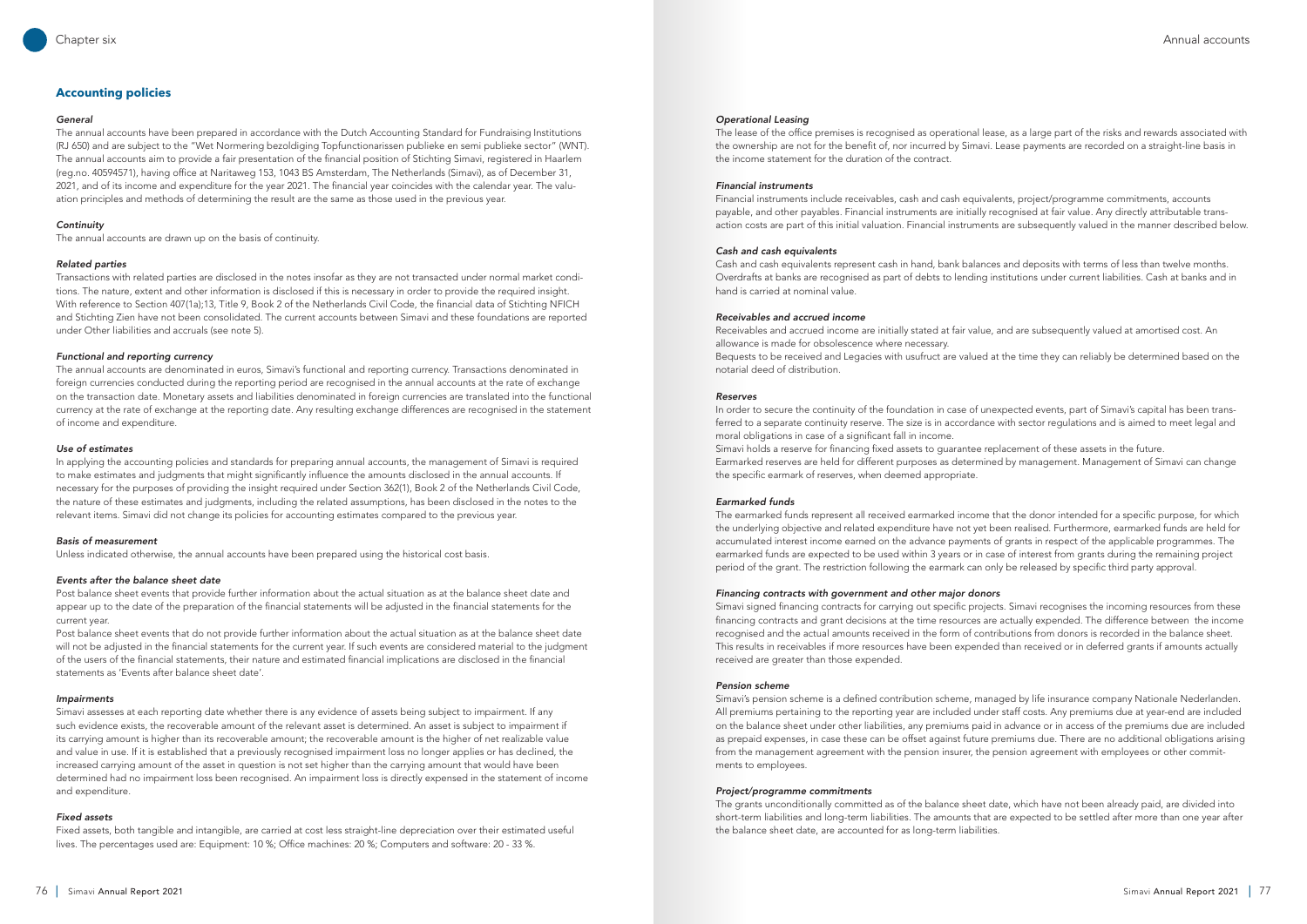## Note 2 - Receivables and accrued income

#### *2.1 Bequests to be received*

From a legacy Simavi obtained 15 certificates of shares (16.9% of the total shares) in Marnel Zaandam Beheer B.V., registered in Amsterdam. These certificates do not bear any voting rights. Simavi received €4K dividend in 2021 (2020: €4K), which was accounted for as income from Legacies and bequests. Considering the uncertainty of future income from these certificates, the valuation is set at nil (2020: nil). Any future income from these certificates will be accounted for as soon as this income can be reliably determined.

At year-end Simavi had three legacies (four in 2020) encumbered with usufruct. Two were settled in 2021, of which one was valued at €29K last year. Due to the uncertainty on the size and timing of future payments, the remaining legacies encumbered with usufruct are valued conservatively at nil.

#### *2.2 Other receivables and prepaid expenses*

| (x 1,000 Euro)                      |
|-------------------------------------|
| Other receivables                   |
| Contribution Dutch Postcode Lottery |
| Prepaid expenses                    |

 $\overline{a}$ 

## *Liabilities*

On initial recognition, liabilities are recognised at fair value. After initial recognition liabilities are recognised at the amortised cost price, being the amount received, taking into account premiums or discounts, less transaction costs. This usually is the nominal value.

Liabilities due within one year are presented as short-term liabilities; liabilities due after one year are presented under long-term liabilities.

### *Conversion of foreign currency*

Monetary assets and liabilities in foreign currency are converted into euros at the closing rate at year's end. Exchange differences are accounted for in the statement of income and expenditure under financial income and expenses.

## Determination of results

#### *Income from private individuals, companies, lottery organisations and other non-profit organisations*

Income from private individuals, companies, lottery organisations and other non-profit organisations is recognised in the year to which it pertains, unless income is subject to conditions still to be met.

Legacies and bequests are valued and accounted for as income in the year in which their amount can be reliably determined. Provisional payments are accounted for as income in the financial year in which they are received, in cases when a reliable estimate or valuation was not possible at an earlier time.

## *Income from government subsidies*

Income from government subsidies that have been allocated by the donor depending on actual project costs is accounted for in the statement of income and expenditure in the year that the eligible expenditure is recognised, it is probable that the amounts will be received and Simavi complied with all attached conditions. In this context, the expenditure in respect of alliance partners in alliances where Simavi is the lead agency is equal to the amounts paid to these partners. Differences between the (final) settlement of the grants and accumulated income are accounted for in the statement of income and expenditure in the year in which these differences can be reliably estimated.

> L The 2021 investments relate mainly to the purchase of computer equipment.

#### *Expenditure*

Amounts spent on Simavi projects and programmes are accounted for as expenses in the financial year in which the contribution has been unconditionally committed. The expenses recognised in the statement of income and expenditure include the related direct and indirect organisational costs.

Fundraising, awareness raising and management & administration costs are charged to the statement of income and expenditure in the year to which they pertain and as soon as they become apparent.

Salaries, wages and social security contributions are recognised in the statement of income and expenditure based on the pay and benefits package to the extent that they are payable to employees.

## *Expenditure allocation*

Expenditure allocation is described in note 15 of the notes to the statement of income and expenditure.

#### *Financial income*

Financial income is recognised in the statement of income and expenditure time proportionally.

## Cash flow statement

The cash flow statement is prepared using the indirect method. To determine the change in cash and cash equivalents during the reporting period, the result for that year is adjusted for items in the statement of income and expenditure and for balance sheet movements that did not result in actual cash flows.

The cash flow statement makes a distinction between cash flow from operational, investment and financing activities. In this context, changes in long-term debts from project/programme commitments and interest income are presented as cash flow from operational activities. Under the investment activities, only investments are included for which cash is paid.

## **Notes to the balance sheet**

| Fixed assets are used for operations only. Intangible fixed assets consist of externally acquired software. Tangible fixed<br>assets comprise office machines, equipment and computers. The movements during the year can be specified as follows: |                         |                       |                           |  |  |
|----------------------------------------------------------------------------------------------------------------------------------------------------------------------------------------------------------------------------------------------------|-------------------------|-----------------------|---------------------------|--|--|
| (x 1,000 Euro)                                                                                                                                                                                                                                     | Intangible Fixed assets | Tangible Fixed assets | <b>Total Fixed assets</b> |  |  |
| Value as at January 1, 2021                                                                                                                                                                                                                        |                         |                       |                           |  |  |
| Aquisition value                                                                                                                                                                                                                                   | 69                      | 121                   | 190                       |  |  |
| Cummulative depreciation                                                                                                                                                                                                                           | $-65$                   | $-94$                 | $-159$                    |  |  |
| <b>Book value</b>                                                                                                                                                                                                                                  | $\overline{4}$          | 27                    | 31                        |  |  |
|                                                                                                                                                                                                                                                    |                         |                       |                           |  |  |
| <b>Movements</b>                                                                                                                                                                                                                                   |                         |                       |                           |  |  |
| Investments                                                                                                                                                                                                                                        |                         | 18                    | 18                        |  |  |
| Depreciation                                                                                                                                                                                                                                       | $-4$                    | $-21$                 | $-25$                     |  |  |
| <b>Balance</b>                                                                                                                                                                                                                                     | $-4$                    | $-3$                  | $-7$                      |  |  |
|                                                                                                                                                                                                                                                    |                         |                       |                           |  |  |
| Value as at December 31, 2021                                                                                                                                                                                                                      |                         |                       |                           |  |  |
| Acquisition value                                                                                                                                                                                                                                  | 69                      | 139                   | 208                       |  |  |
| Cummulative depreciation                                                                                                                                                                                                                           | $-69$                   | $-115$                | $-184$                    |  |  |
| <b>Book value</b>                                                                                                                                                                                                                                  |                         | 24                    | 24                        |  |  |
|                                                                                                                                                                                                                                                    |                         |                       |                           |  |  |
| Depreciation percentages                                                                                                                                                                                                                           | $20 - 33%$              | $10 - 33%$            |                           |  |  |

## Note 1 - Fixed assets

All amounts are to be settled within one year after the balance sheet date. The contribution of the Dutch Postcode Lottery, committed but not yet received, amounted to €900K at year-end (2020: €900K).

| (x 1,000 Euro)                      |       | 31-12-2021 31-12-2020 |
|-------------------------------------|-------|-----------------------|
| Other receivables                   | 60    |                       |
| Contribution Dutch Postcode Lottery | 900   | 900                   |
| Prepaid expenses                    | 123   | 130                   |
| Total                               | 1,083 | 1,033                 |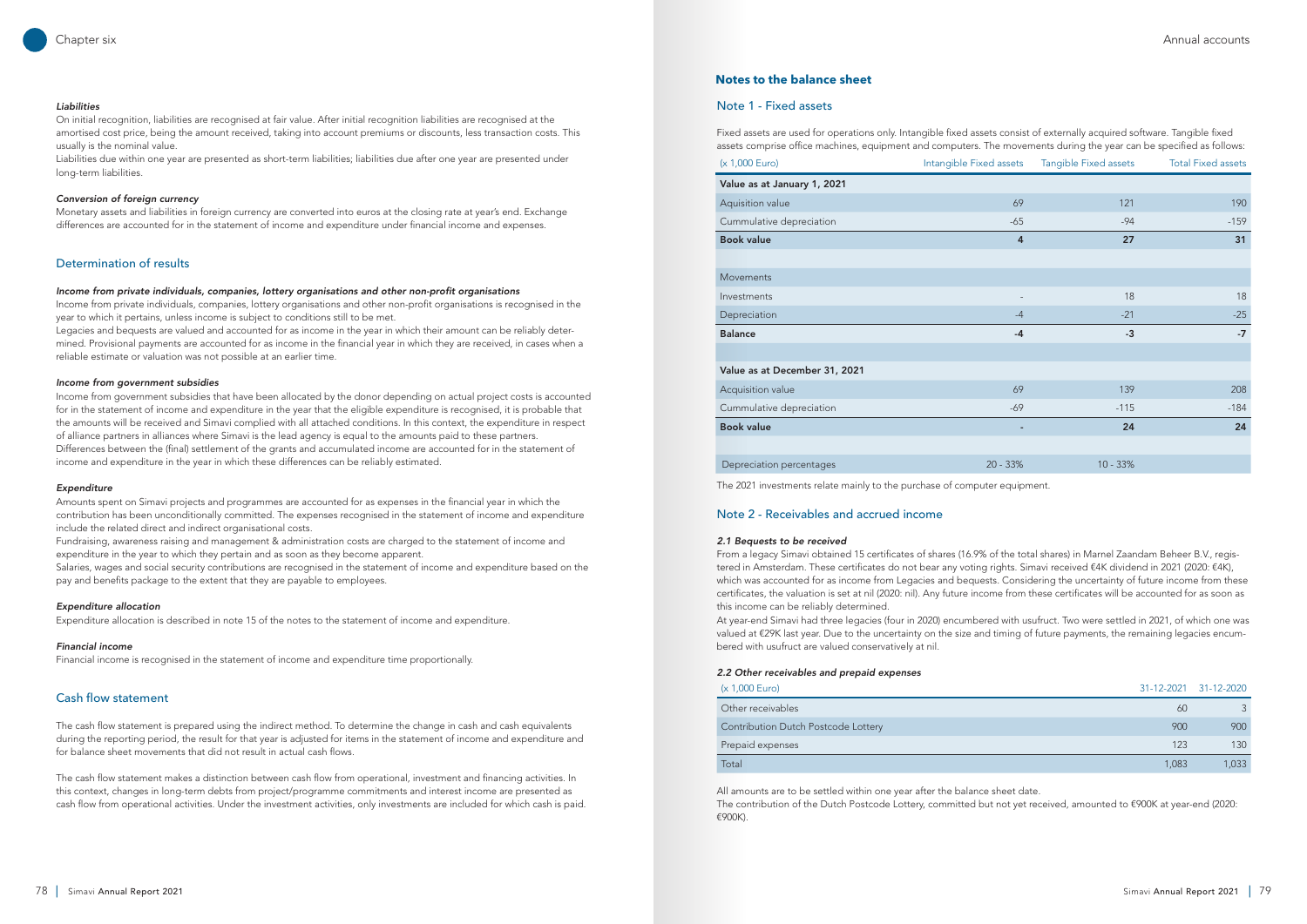|    | 31-12-2020 Withdrawal | Addition 31-12-2021 |
|----|-----------------------|---------------------|
|    |                       |                     |
| 64 | 64                    |                     |
|    |                       |                     |
| 71 | 71                    |                     |

## Note 3 - Cash and cash equivalents

The cash and cash equivalents are placed on current accounts or savings accounts. The total amount of  $\epsilon$ 7,490K includes foreign currency in the amount of US\$49K (€44K). All amounts are placed at Dutch banking institutions and are available upon demand, except for €26K, which is restricted as a collateral for a bank guarantee. There are no cash or cash equivalents placed on deposit for more than 1 month. The cash and cash equivalents are intended for objectives and operations only, so not for investment purposes.

The average yield on outstanding cash and cash equivalents was -0.4% in 2021 (-0.0% in 2020).

## Note 4 - Reserves and funds

### *4.1 Continuity reserve*

 $\overline{\phantom{a}}$ 

l,

| (x 1,000 Euro)     | 31-12-2020 | Withdrawal |                          | Addition 31-12-2021 |
|--------------------|------------|------------|--------------------------|---------------------|
| Continuity reserve | 2.336      | $-$        | $\overline{\phantom{a}}$ | 2,336               |
|                    | 2,336      | -          | $-$                      | 2,336               |

| (x 1,000 Euro)               | 31-12-2020 | Withdrawal | Addition 31-12-2021 |
|------------------------------|------------|------------|---------------------|
| Reserve for financing assets |            |            | 24                  |
|                              |            |            | $24^{\circ}$        |

| (x 1,000 Euro)                  | 31-12-2020 | Withdrawal               | Addition | 31-12-2021 |
|---------------------------------|------------|--------------------------|----------|------------|
| Projects                        | 2,695      | 291                      |          | 2,404      |
| Strategic development           | 1.214      | 153                      |          | 1.061      |
| Legacies Fundraising campaign   | 4          | $\overline{\phantom{0}}$ |          | 4          |
| <b>Total earmarked reserves</b> | 3,913      | 444                      |          | 3,469      |
|                                 |            |                          |          |            |

The continuity reserve is designed to create a sufficiently large buffer to enable Simavi to complete or terminate ongoing projects/programmes appropriately in case of a significant shortfall of key sources of funding. Furthermore, it includes funding necessary for actions to enable Simavi to rebuild such a shortfall or, in worst case, dissolve the organisation, while still meeting legal and moral obligations.

To do this we envisage requiring an equivalent of six to nine months of total operational expenditure, thus ranging between €1.8 and 2.8 million. The continuity reserve, after appropriation of result, amounts to €2,336K at the end of 2021. This is just over seven months and falls well within the indicated range. As the risk levels have no significantly changed, the continuity reserve is kept at the same level as last year. See also the paragraph on the future outlook in the annual report.

The maximum size for the continuity reserve, according to the assets' guidelines set by the association for fund-raising institutions (Goede Doelen Nederland), equals to one and a half times the annual operational costs of the organisation, based on the budget for the following year. This maximum amounts to €5.4 million as per December 31, 2021.

### *4.2 Reserve for financing assets*

### *4.3 Earmarked reserves*

The earmarked reserves held by Simavi, including the movements in these reserves during the year, are specified below:

## *Projects*

This reserve will be used in the coming years to match funds of institutional donors and foundations to realise projects and to finance projects out of own funds for which no funding is yet available from other sources. In 2016 we decided to set aside €350K for the Nepal Learning programme. This programme is a combined WASH and SRHR programme and is running in the period 2018-2022. A further amount of €560K has been reserved as matching fund for the EU Our lives, our health, our futures programme in Bangladesh. This programme will be running up to 2023. This year we have allocated an amount of €615K for two new own programmes (Connect4WASH and Back2Back), to be executed in the next three years.

#### *Strategic Development*

A reserve has been formed for Strategic Development to further position Simavi, preparing for the future. In the coming year, this reserve will be invested in: further strategic and organisational positioning, private fundraising and programme development. In 2021, we invested €153K from this reserve for this purpose. In 2022, we expect to spend an amount of €824K from this reserve.

#### *Legacies Fundraising campaign*

In order to ensure a continuous flow of legacies, a multi-year plan is being executed to actively acquire future legacies from existing and new donors and to obtain insight in the size of currently existing (but latent) legacies. The remaining €4K of this reserve will be spent in 2022.

### *4.4 Earmarked funds*

## (x 1,000 Euro)

L

L

Children eye care Irian Jaya Children eye care Africa

Interest to be spent on objectives

Total earmarked funds

Children eye care Irian Jaya and Africa funds have been spent on projects under the Wash & Learn programme.

The reserve for financing assets matches the book value of the total fixed assets.

## Note 5 - Other liabilities and accruals

All other liabilities and accruals are due within one year.

| (x 1,000 Euro)                           |     | 31-12-2021 31-12-2020 |
|------------------------------------------|-----|-----------------------|
| Accounts payable                         | 203 | 592                   |
| Current account Stichting NFICH and ZIEN | 8   | 6                     |
| Accrued vacation hours                   | 55  | 43                    |
| Accrued holiday allowance                | 87  | 103                   |
| Accrued audit fees                       | 70  | 96                    |
| <b>Total</b>                             | 423 | 840                   |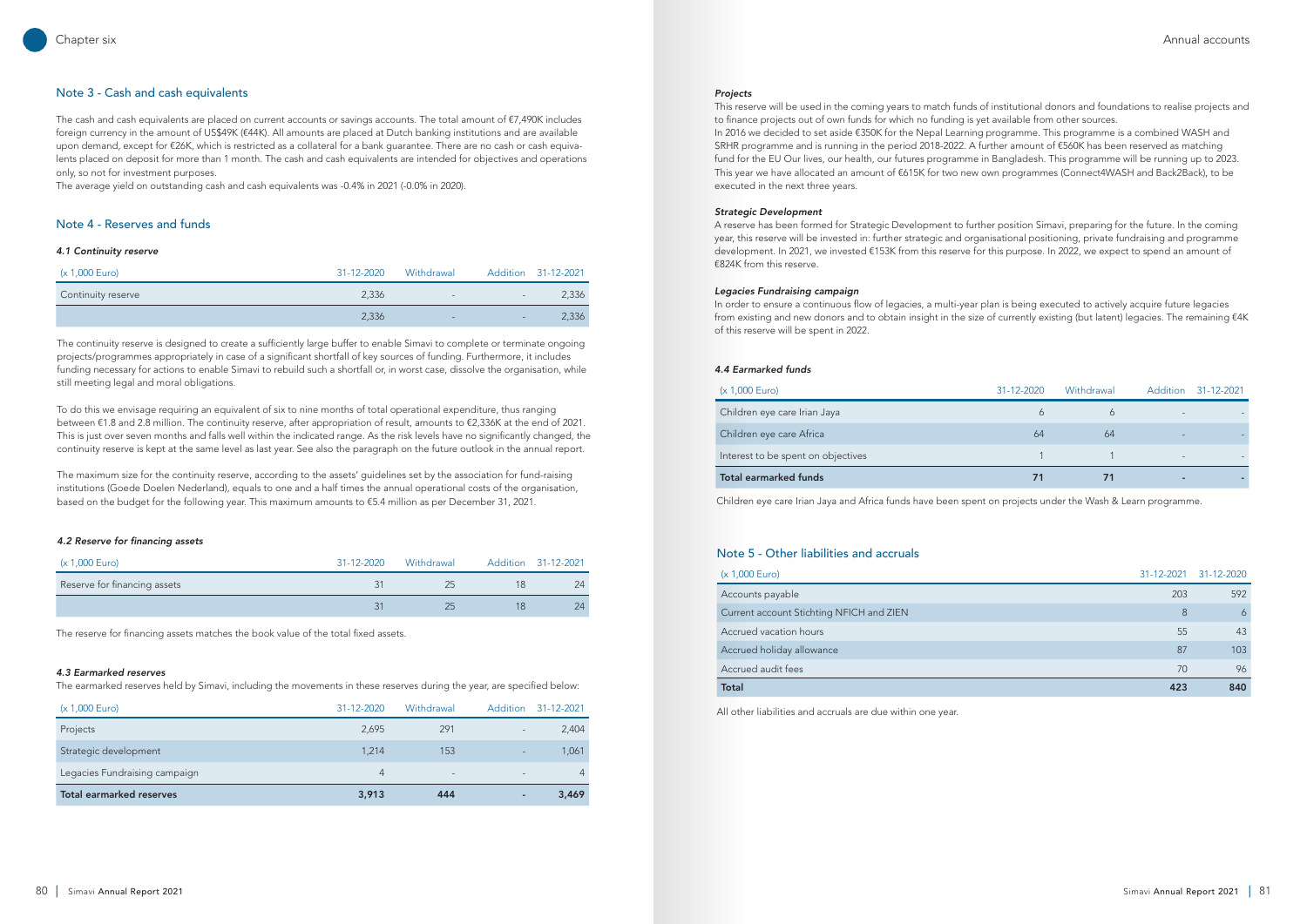## Note 6 - Deferred income

| (x 1,000 Euro)    |       | 31-12-2021 31-12-2020 |
|-------------------|-------|-----------------------|
| Government grants | 2.017 | 2,549                 |
| Other projects    | 322   | 430                   |
| Total             | 2,339 | 2,979                 |

| <b>SUBSIDY</b> $(x 1,000$ Euro)                          | <b>WASH SDG</b>          | <b>OLHF</b>              |
|----------------------------------------------------------|--------------------------|--------------------------|
| Grant received from:                                     | MoFA                     | EU                       |
| Programme period                                         | 1-7-2017 till 31-12-2022 | 1-1-2019 till 31-12-2023 |
| Lead of the alliance                                     | Simavi                   | n.a.                     |
| Total grant amount for the alliance                      | 59,000                   |                          |
| Grant amount for Simavi                                  | p,m,                     | 5,000                    |
|                                                          |                          |                          |
| Total amount received upto 2020                          | 33,534                   | 1,786                    |
| Received in 2021                                         | 11,558                   | 969                      |
| Total amount received upto 2021                          | 45,092                   | 2,755                    |
| Total amount still to be received                        | 13,908                   | 2,245                    |
|                                                          |                          |                          |
| To be received after determination of total grant amount | 590                      | 500                      |
|                                                          |                          |                          |

In 2021 the deferred income from government grants decreased to €2,017K. More income was recognised than factually received. Further information on deferred income from government grants is provided in note 10.

## Note 7 - Off balance sheet rights and obligations

## *Off-balance sheet rights*

Simavi has received multiyear commitments to grants for programmes to be executed in the coming years. The grants are subject to restrictions, so these may be withdrawn. As far as these grants are not yet unconditionally committed, they have not been included in the balance sheet and are considered as off-balance rights.

The below table provides an overview of these rights, of grants in excess of €1 million, as at December 31, 2021.

*WASH SDG -* The Dutch Ministry of Foreign Affairs awarded a grant to the WASH SDG consortium in which Simavi acts as lead agency of the consortium consisting of SNV, Plan International and the WASH Alliance International partners. The amount received up to 2021 for the WASH SDG consortium is in total for all parties €45,092K. The grants of Dutch Ministry of Foreign Affairs are conditional upon sufficient funds being made available in the budget by the government and parliament.

*OLHF -* Simavi obtained a grant from the European Union for the programme Our lives, our health, our future in Bangladesh. The total amount of programme entails an amount of €5,560K, of which €560K is financed from our own funds. The programme started in January 2019 and will run for 5 years, up to the end of 2023

## *Off-balance sheet obligations*

Under the framework of the WASH SDG (€1,846K), WASH First (€47K) and EU OLHF (€1,414K) programmes, Simavi and its partners entered into contractual (multi-year) project commitments to carry out projects in areas where Simavi operates. Where these contracts depend on conditions that are yet to be met, such as grant allocation by Dutch Ministry of Foreign Affairs or other parties, they have not been accounted for in the balance sheet. These obligations amounted to €3,307K at the end of 2021 (2020: €6,005K).

Additionally, for other programme contracts, where contracts depend on conditions yet to be met, off balance sheet commitments exist in the amount of €519K (2020: €734K).

Simavi is located at rented premises. The rent amounts to €81K per year. A bank guarantee for this lease has been issued in the amount of €26K. The contract runs until December 31, 2022, with a six-months notice period, and can be extended year by year. The total obligation amounts to €81K, due within one year.

## **Notes to the cash flow statement**

The cash position of Simavi has decreased by an amount of €827K in 2021. This decrease resulted from a negative cash flow from operational activities of €809K (2020: €2,721K negative). Our cash position is volatile over the years, due to the timing of receipt of the larger instalments of the government subsidies.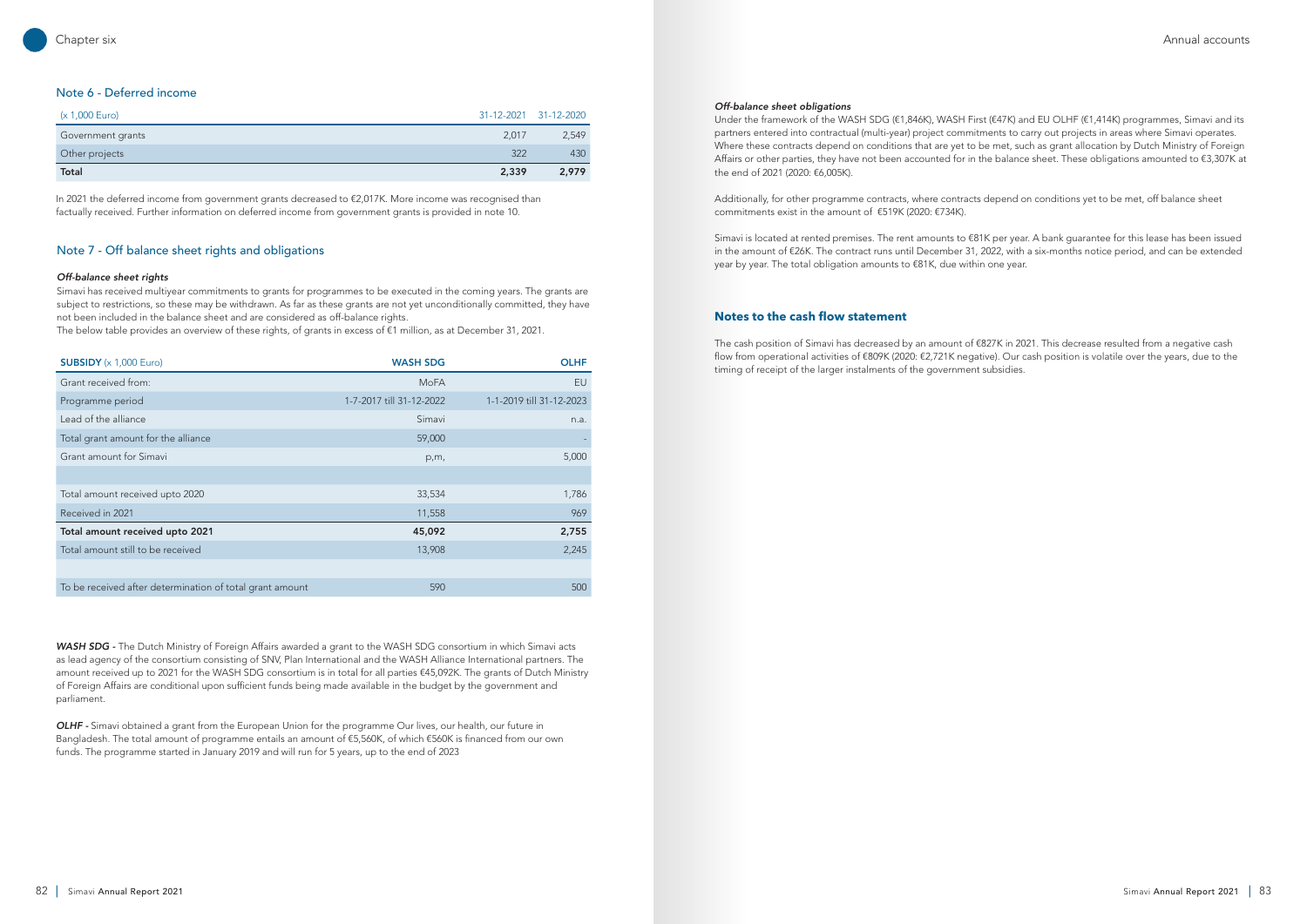## **Notes to the balance sheet**

All income reported in the annual accounts has a structural character.

## Note 8 - Income from private individuals

This income comprises donations and gifts as well as legacies and bequests. The donations and gifts from private individuals amounted to €1,506K which is lower than in 2020 (€1,828K), but above expectations. The income from legacies and bequests amounted to €528K (2020: €737K). Income from legacies and bequests is not budgeted given the uncertainty of this type of income.

## Note 9 - Income from lottery organisations

In 2021, Simavi received €900K as a contribution from the Dutch Postcode Lottery. This unearmarked contribution is made under a multi-year conditional commitment.

## Note 10 - Income from government subsidies

The income from government subsidies in 2021 amounted to €6,364K (2020: €9,297K) which is €1,364K lower than budgeted. The latter is resulting from lower level of activities than expected.

In 2021, the income from the Dutch Ministry of Foreign affairs for alliance partners amounted to €6,515K (2020: €14,067K). These funds are directly transferred to the consortium partners of WASH SDG alliance. The decrease is due to less activities and the receipt of an amount for the WASH First program (€4,197K) last year.

The table below gives an overview of the grants received and income accounted for from the Dutch Ministry of Foreign Affairs and the European Union.

| (x 1,000 Euro)              |                             | 31-12-2020<br>2021               |                            |                                          |                                           | 31-12-2021                 |                                  |
|-----------------------------|-----------------------------|----------------------------------|----------------------------|------------------------------------------|-------------------------------------------|----------------------------|----------------------------------|
|                             | Grants<br>to be<br>received | Grants<br>received in<br>advance | Add:<br>Grants<br>received | Minus: Income<br>government<br>subsidies | Minus: Income<br>for alliance<br>partners | Grants<br>to be<br>eceived | Grants<br>received in<br>advance |
| Sehati & extension          | 184                         |                                  | 184                        |                                          |                                           |                            |                                  |
| Watershed                   | 57                          |                                  | 20                         | 8                                        |                                           | 45                         |                                  |
| <b>WASH SDG</b>             | 387                         |                                  | 11,558                     | 3,870                                    | 6,324                                     | $\overline{\phantom{a}}$   | 977                              |
| <b>WASH First</b>           |                             | 1,404                            |                            | 1,055                                    |                                           |                            | 349                              |
| <b>GUSO &amp; GUSO Flex</b> |                             | 196                              | $-142$                     | 54                                       |                                           |                            |                                  |
| Golden Line                 | 201                         |                                  | 390                        | $-2$                                     | 191                                       |                            |                                  |
| More Than Brides Flex       |                             | 173                              |                            | 191                                      |                                           | 18                         |                                  |
| More Than Brides            |                             | 115                              |                            | 43                                       |                                           |                            | 72                               |
| Our Life, Health, Future    |                             | 342                              | 968                        | 995                                      |                                           |                            | 315                              |
| Other                       | 14                          | 319                              | 141                        | 150                                      |                                           | 8                          | 304                              |
|                             |                             |                                  |                            |                                          |                                           |                            |                                  |
| Total                       | 843                         | 2,549                            | 13,119                     | 6,364                                    | 6,515                                     | 71                         | 2,017                            |

A positive balance between the grants received and the actual expenditure eligible for grant funding is presented in the balance sheet as advance government grants under deferred income (see note 6). In the event of a negative balance, these assets are presented in the balance sheet as grants to be received. Some smaller programmes are grouped under 'Other'.

Note that the accounted income and expenditure can differ from what was reported to the related donor, as a consequence of their specific reporting or accounting requirements.

## Note 11 - Income from other non-profit organisations

This income relates to the donations received from foundations and the income from schools, relating to the Walking for Water campaign. The income is specified as follows:

## $(x 1,000$  Euro)

| Total                                   |
|-----------------------------------------|
| Income from schools (Walking for Water) |
| Income from foundations                 |

| Total                                   | 531                   | 655                   | 354                   |
|-----------------------------------------|-----------------------|-----------------------|-----------------------|
| Income from schools (Walking for Water) | 172                   | 350                   | 15 <sup>1</sup>       |
| Income from foundations                 | 359                   | 305                   | 339                   |
| (x 1,000 Euro)                          | <b>ACTUAL</b><br>2021 | <b>BUDGET</b><br>2021 | <b>ACTUAL</b><br>2020 |

The income from Walking for Water is much lower than budgeted as the event was partly cancelled again due to the COVID-19 restrictions. The Income from foundations is slightly higher than projected.

## Note 12 - Spent on objectives

| Total spent on objectives            | 15,232                | 20,285                | 25,213                |
|--------------------------------------|-----------------------|-----------------------|-----------------------|
| Objective: Advocacy                  | 120                   | 156                   | 178                   |
| Objective: Paid to alliance partners | 6,515                 | 9.847                 | 14,067                |
| Objective: Simavi programmes         | 7,497                 | 9,032                 | 9,809                 |
| Objective: Awareness raising         | 1,100                 | 1,250                 | 1,159                 |
| (x 1,000 Euro)                       | <b>ACTUAL</b><br>2021 | <b>BUDGET</b><br>2021 | <b>ACTUAL</b><br>2020 |

The actual expenditure on objectives in 2021 is €9,981K lower than last year, and €5,053K lower than budgeted. The difference is firstly caused by lower payments of alliance members, due to the level of activities and timing of receipt and transfer of the funds. At the same time the own programme expenditures were lower than budgeted due to delays in execution caused by the ongoing pandemic.

### *Spending percentage*

The ratio of the total expenditure on objectives as a percentage of the total income is presented in the following table:

### $(x 1,000$  Euro)

| <b>ACTUAL</b><br>2021 | <b>BUDGET</b><br>2021 | <b>ACTUAL</b><br>2020 |
|-----------------------|-----------------------|-----------------------|
| 15,232                | 20,285                | 25,213                |
| 16,626                | 20,817                | 27,550                |
| 91.6%                 | 97.4%                 | 91.5%                 |

| <b>Spending percentage</b> | 91.6%  | 97.4%  | 91.5%  |
|----------------------------|--------|--------|--------|
| Total income raised        | 16.626 | 20,817 | 27,550 |
| Total spent on objectives  | 15,232 | 20.285 | 25,213 |

The percentage expenditure on objectives of total income in 2021 is 91.6%, as compared to 91.5% in 2020. Corrected for the effect of payments to alliance partners, the spending ratio is 86.2% in 2021 (82.7% in 2020).

As a percentage of total expenditure, the expenditure on objectives amounts to 89.0% (2020: 93.4%). This lower percentage in 2021 is mainly resulting from the decrease of expenditure compared to last year.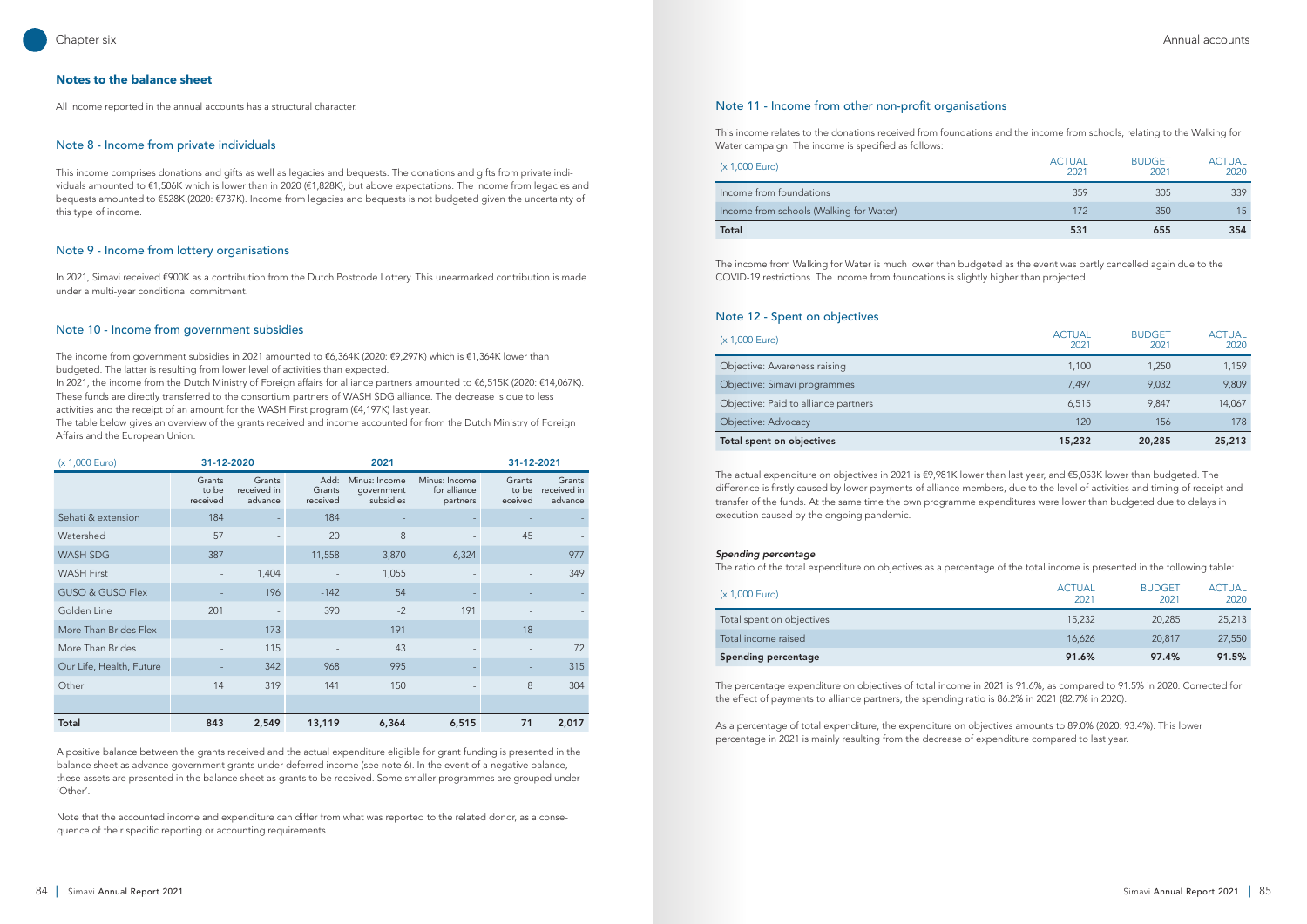## Note 13 - Cost of generating funds

The cost of generating funds relate to the various funding activities. The most important are the costs relating to private fundraising and the costs for fundraising of grants. The percentage cost of generating funds is significantly higher at 6.7% (2020: 3.8%), but percentage wise in line with budget. The increase is mainly reflecting the decreased income level. The amount of expenditure in 2021 was almost in line with last year and well below budget.

| (x 1,000 Euro)                      | <b>ACTUAL</b><br>2021 | <b>BUDGET</b><br>2021 | <b>ACTUAL</b><br>2020 |
|-------------------------------------|-----------------------|-----------------------|-----------------------|
| Cost of generating funds            | 1.119                 | 1,382                 | 1,049                 |
| Total Income raised                 | 16,626                | 20,817                | 27,550                |
| Percentage cost of generating funds | 6.7%                  | 6.6%                  | 3.8%                  |

Apart from the costs of our own organisation, the fundraising costs mainly relate to the costs of our newsletters and mailings, these are important for maintaining and expanding our donor base.

## Note 14 - Management & administration costs

| (x 1,000 Euro)                               | <b>ACTUAL</b><br>2021 | <b>BUDGET</b><br>2021 | <b>ACTUAL</b><br>2020 |
|----------------------------------------------|-----------------------|-----------------------|-----------------------|
| Management & administration costs            | 767                   | 721                   | 729                   |
| Total expenditure                            | 17,118                | 22,388                | 26,991                |
| Percentage management & administration costs | 4.5%                  | 3.2%                  | 2.7%                  |

The management & administration costs are somewhat above the 2020 level and budget. As a percentage of the total expenditure, the costs are higher at 4.5%, again mainly due to the lower level of total expenditure.

## *Independent auditors costs*

L

PricewaterhouseCoopers Accountants N.V. have audited the financial accounts. The following fees are charged:

| (x 1,000 Euro)                       | <b>ACTUAL</b><br>2021 | <b>BUDGET</b><br>2021 | <b>ACTUAL</b><br>2020 |
|--------------------------------------|-----------------------|-----------------------|-----------------------|
| Audit of the Financial Statements    | 81                    | 76                    | 79                    |
| Audit contracts institutional donors | 31                    | -31                   | 59                    |

The amounts for the audit contracts institutional donors are allocated to the programmes were applicable. Three contracts of institutional donors required audited reports in 2021 (2020: seven).

No other costs for financial or fiscal advise were incurred in 2021.

|                                                       |                      | <b>Objective</b> |          | <b>Generating</b><br>funds | <b>Management &amp;</b><br>Administration | Total<br>2021 | <b>Budget</b><br>2021 | <b>Total</b><br>2020 |
|-------------------------------------------------------|----------------------|------------------|----------|----------------------------|-------------------------------------------|---------------|-----------------------|----------------------|
| <b>Expenditure</b><br>(x 1,000 Euro)                  | Awareness<br>raising | Programmes       | Advocacy |                            |                                           |               |                       |                      |
| Grants and<br>contributions                           |                      | 12,475           |          |                            |                                           | 12,475        | 17,207                | 21,761               |
| Publicity and<br>communication and<br>outsourced work | 705                  | 62               | 24       | 434                        | $\overline{\phantom{a}}$                  | 1,225         | 1,724                 | 1,523                |
| Staff costs                                           | 354                  | 1,323            | 85       | 614                        | 568                                       | 2,944         | 3,003                 | 3,242                |
| Accommodation<br>costs                                | 17                   | 64               | 5        | 30                         | 28                                        | 144           | 147                   | 151                  |
| Office and general<br>expenses                        | 21                   | 77               | 5        | 36                         | 166                                       | 305           | 285                   | 280                  |
| Depreciation                                          | 3                    | 11               | 1        | 5                          | 5                                         | 25            | 22                    | 34                   |
| Total                                                 | 1,100                | 14,012           | 120      | 1,119                      | 767                                       | 17,118        | 22,388                | 26,991               |

## Note 15 - Total Expenses

L

All direct and indirect costs are allocated to 1) the three objectives of Simavi (Awareness raising, Programmes and Advocacy); 2) the cost of generating funds; and 3) management & administration costs. Apart from direct costs spent on Simavi projects/programmes, all other out of pocket costs that can be directly allocated to the objectives and fund generation are specified under Publicity and communication and outsourced work. All indirect costs, such as staff, accommodation, office and general expenses and depreciation are allocated based on the number of hours employees have spent on the aforementioned components. A calculation of the hours spent is made for every employee. This calculation is based on the employee's job description. Management & administration costs include all administrative and secretarial hours, as well as all hours classified by the organisation as overhead, such as meetings with the supervisory board and other meetings intended to provide guidance and direction to the organisation.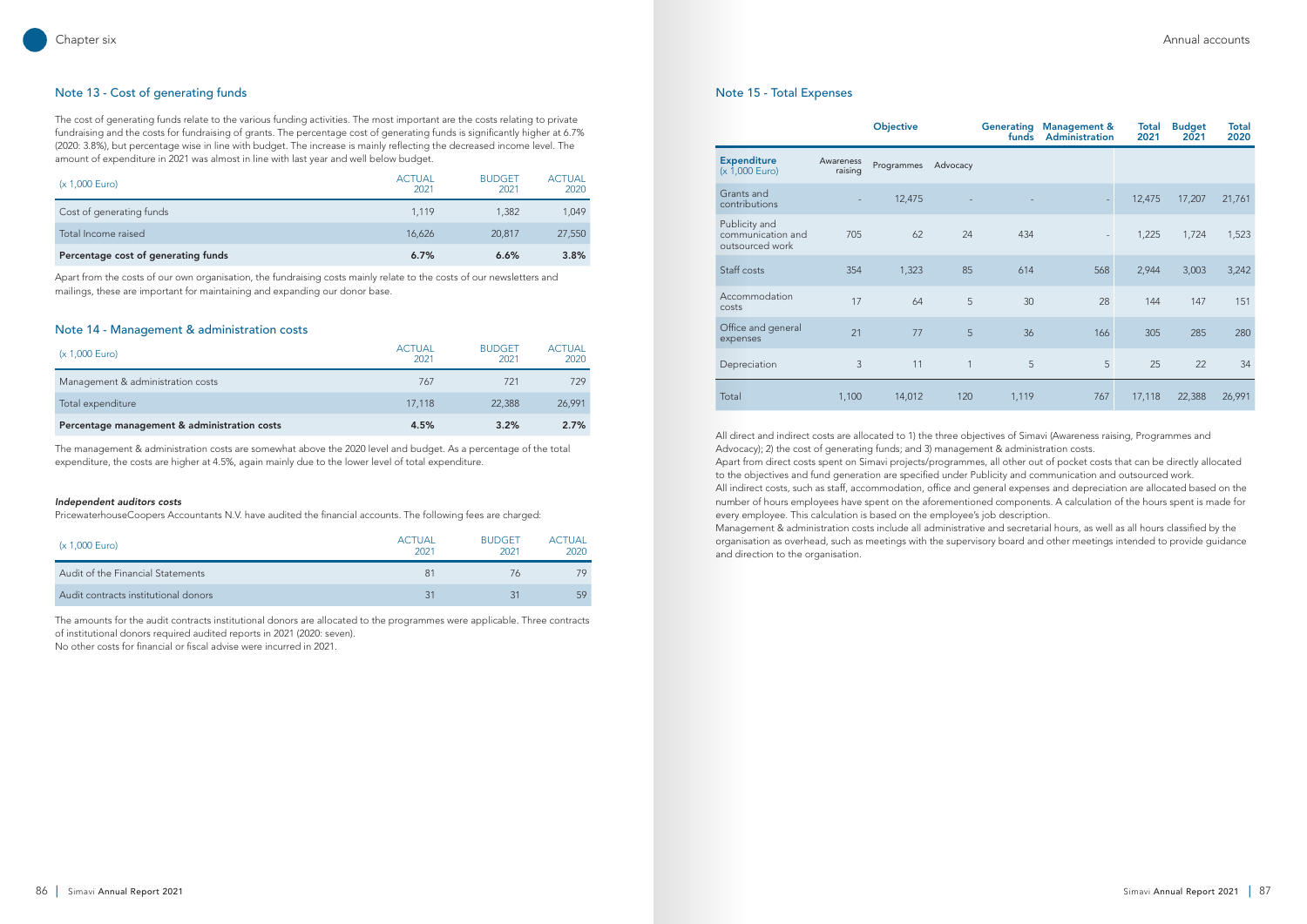## Note 16 - Staff costs

| (x 1,000 Euro)                        | <b>ACTUAL</b><br>2021 | <b>BUDGET</b><br>2021 | <b>ACTUAL</b><br>2020 |
|---------------------------------------|-----------------------|-----------------------|-----------------------|
| Salaries in the Netherlands           | 2,116                 | 2,191                 | 2,378                 |
| Social insurance premiums, insurances | 391                   | 424                   | 447                   |
| Costs of pension facilities           | 145                   | 113                   | 160                   |
| Other staff costs                     | 292                   | 275                   | 257                   |
| Total                                 | 2,944                 | 3,003                 | 3,242                 |

For information about the allocation of staff costs to the different categories of expenditure presented in the statement of income and expenditure please refer to note 15.

The staff costs are significantly lower than in 2020, and somewhat under budget. This is reflecting the lower number of staffing in the Netherlands, in line with the lower level of activities..

The development of the number of staffing is as follows:

| Average number of persons employed | <b>ACTUAL</b><br>2021 | <b>BUDGET</b><br>2021 | <b>ACTUAL</b><br>2020 |
|------------------------------------|-----------------------|-----------------------|-----------------------|
| Dutch office staff                 | 47 1                  | 47 Q                  | 51.3                  |
| in average number of FTE's         | 41.6                  | 424                   | 47.1                  |

## *Management model and remuneration*

Simavi has a two-tier board: a supervisory board for monitoring, supervising and consulting, and a one person executive board (the managing director) for the implementation of Simavi's strategy and its day-to-day management. The salaries of the staff are based on a formalised salary structure. The functions are grouped into categories based on the job characteristics. The categories are linked to a salary grid. The categorisation and salary grid are based on a standardised calculation method performed by an independent agency (Human Capital Group). Periodically we participate in a general survey on salary levels, commissioned by Goede Doelen Nederland. The results of latest survey indicate that our salary levels correspond to the average levels in the sector and are in conformity with the market.

## *Remuneration of the supervisory board*

The members of the supervisory board receive no remuneration for their activities. The members of the supervisory board have also not received any loans, advance payments or guarantees.

| <b>Name</b>       | <b>Position</b>                                    |
|-------------------|----------------------------------------------------|
| Michiel de Wilde  | Chair of the supervisory board                     |
| Joyce Browne      | Vice-chair of the supervisory board                |
| Vera Arnoldus     | Member of the supervisory board (since March 2021) |
| Willem van de Put | Member of the supervisory board                    |
| Hans Valkenburg   | Member of the supervisory board                    |
| Jeroen Wels       | Member of the supervisory board                    |

## *Remuneration of the managing director*

The supervisory board determines the remuneration policy, the level of executive remuneration and other fixed remuneration components. The policy is reviewed periodically. Simavi follows the guidelines of Goede Doelen Nederland, laid down in the Advisory Guidelines for the Remuneration of Executives of Charities (see www.goededoelennederland.nl) in determining the remuneration policy and remuneration levels. These guidelines provide a maximum norm for the annual salary based on weighing criteria. These criteria result in a, so called, BSD-score. The rating for Simavi is determined by the supervisory board. The resulting BSD-score is 445 points, indicating a maximum full-time gross salary of €125,011 (excluding remuneration payable in future). The 2021 maximum individual executive remuneration according to the WNT is €209,000.

In 2021, the managing director, Ms Ariette Brouwer, received a gross salary, including holiday allowance, of €107,706 (2020: €107,548). This is well within both the remuneration guideline of Goede Doelen Nederland and the WNT norm.

The managing director did not receive any bonuses, loans, advance payments or guarantees. The 2021 employer's contribution to the pension scheme of the managing director amounted to €14,259 (2020: €14,201). Allowances for expenses are only granted based on actual costs incurred, and contain no remuneration elements. Simavi does not provide lease cars. In 2021, the managing director received untaxable allowances for commuting (€1,117), home work (€251) and telephone (€300).

# **Remuneration Executives (WNT-format)**  $(x 1 \text{ Euro})$

| Name: A.D. Brouwer, Managing Director |
|---------------------------------------|
| Term of employment                    |
| Employment in FTE                     |
| Former executive                      |
| Formal employment                     |
|                                       |
| Individual WNT maximum                |
|                                       |
| <b>Total remuneration</b>             |
| Remuneration                          |
| Taxable expense reimbursements        |
| Remunerations payable in future       |
|                                       |

| <b>Total remuneration</b>                                 | 121,965       | 121,749       |
|-----------------------------------------------------------|---------------|---------------|
| Remunerations payable in future                           | 14,259        | 14,201        |
| Taxable expense reimbursements                            |               |               |
| Remuneration                                              | 107,706       | 107,548       |
| <b>Total remuneration</b>                                 |               |               |
|                                                           |               |               |
| Individual WNT maximum                                    | 209,000       | 201,000       |
|                                                           |               |               |
| Formal employment                                         | yes           | yes           |
| Former executive                                          | no            | no            |
| Employment in FTE                                         | 1.0           | 1.0           |
| Term of employment                                        | $1/1 - 31/12$ | $1/1 - 31/12$ |
| Name: A.D. Brouwer, Managing Director                     |               |               |
| <b>Remuneration Executives (WNT-format)</b><br>(x 1 Euro) | 2021          | 2020          |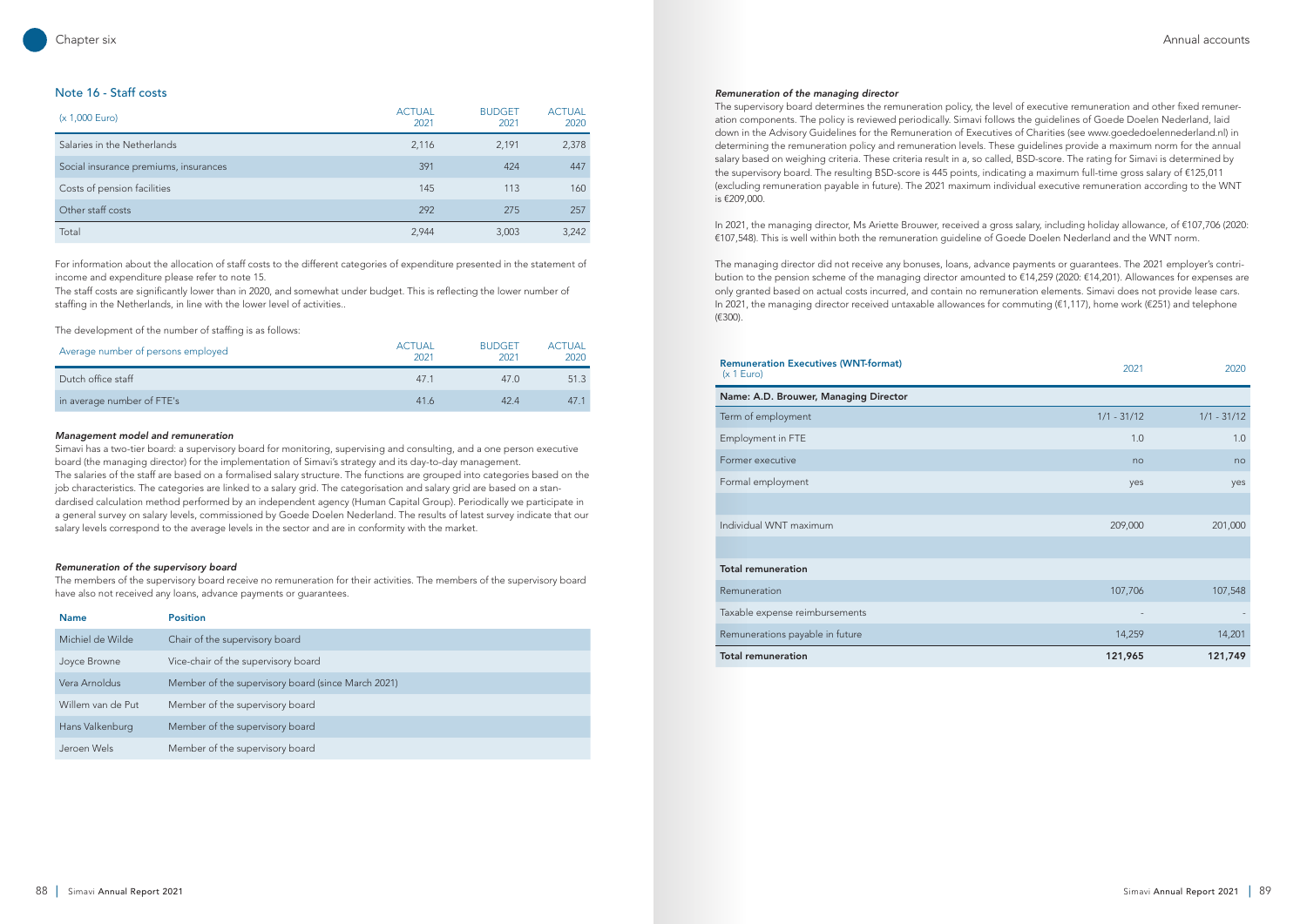| <b>Remuneration Executives (GDN-format)</b><br>(x 1 Euro) | 2021          | 2020          |
|-----------------------------------------------------------|---------------|---------------|
| Name: A.D. Brouwer, Managing Director                     |               |               |
| Duration of employment                                    | undetermined  | undetermined  |
| Contract hours                                            | 36            | 36            |
| Part-time percentage                                      | 100           | 100           |
| Term of employment                                        | $1/1 - 31/12$ | $1/1 - 31/12$ |
|                                                           |               |               |
| <b>Total remuneration</b>                                 |               |               |
| Gross salary                                              | 99,728        | 99,728        |
| Holiday allowance (8%)                                    | 7,978         | 7,820         |
| <b>Remuneration</b>                                       | 107,706       | 107,548       |
|                                                           |               |               |
| Pension scheme paid by employer                           | 14,259        | 14,201        |
| <b>Total remuneration</b>                                 | 121,965       | 121,749       |

| (x1,000 Euro) | Individual<br>giving | Legacies and<br>bequests | Corporate | Lottery<br>organisations | Government<br>subsidies | Other non-profit<br>organisations | Total income |
|---------------|----------------------|--------------------------|-----------|--------------------------|-------------------------|-----------------------------------|--------------|
| 2016          | 1,024                | 491                      | 239       | 1,012                    | 12,988                  | 1,130                             | 16,884       |
| 2017          | 1,241                | 438                      | 81        | 1,158                    | 12,877                  | 1,466                             | 17,261       |
| 2018          | 1,675                | 577                      | 158       | 900                      | 17,405                  | 730                               | 21,445       |
| 2019          | 1.927                | 755                      | 127       | 900                      | 18,566                  | 990                               | 23,265       |
| 2020          | 1,828                | 737                      | 367       | 900                      | 23,364                  | 354                               | 27,550       |
| 2021          | 1,506                | 528                      | 282       | 900                      | 12,879                  | 531                               | 16,626       |

Also no other staff member received a remuneration exceeding the individual WNT maximum. No severance payments were made to employees that must be (or should have been) reported based on the WNT in 2021 and previous years.

## *Remuneration of Simavi's goodwill ambassadors*

Mr Barry Atsma, Ms Dieuwertje Blok and Ms Britte Lagcher, Simavi's goodwill ambassadors, carried out their activities without receiving any remuneration.

## Note 17 - Multi-year income analysis

The below table provides an overview of the development of Simavi's income over the past six years.

Individual giving has shown a gradual increase over the years. We aim to maintain this trend by further investments in active private fundraising activities. The drop in 2021 is caused by a change in fundraising strategy, which provides better returns per invested euro and is focussed to lay a solid foundation for future years. The amount received from legacies and bequests is volatile and unpredictable, yet they are an important source of income for Simavi.

In 2017 some of the income from Corporates was shifted to other non-profit organisations, due to the restructuring of the funding channel (e.g. via a related foundation).

Over the past years, the regular contribution of the Dutch Postcode Lottery was €900K. In 2014 Simavi received a contribution for the Making Periods Normal programme, amounting to a total of €2,064K, which was recognised as income during the years of execution of the programme (2014-2017).

The amount of government subsidies has been substantial over the past years. In 2016 and 2017, the finalisation of old and start-up of new programmes caused a dip in the income from government subsidies. From 2018, this income has returned to higher levels. The government subsidies are inclusive the amounts received for alliance partners. This income has been exceptionally high in 2020 due to the WASH SDG and WASH-First programmes, which Simavi is leading. The 2021 results reflect the finalisation of a number of important programmes.

The income from other non-profit organisations shows marked fluctuations. This is partly due to the effect of the timing of income recognition. The drop in 2020 is presumably linked to the pandemic. In 2021, we see a slight increase again. Generation of income from foundations and the private sector remains an important focal point of our fundraising efforts

## **Appropriation of result**

The result of the financial year 2021, is €522K negative. The executive board proposes, with approval of the supervisory board, to appropriate the result for the year, in accordance with the overview provided in the Statement of Income and Expenditure on page 73 and the explanation in note 4.

## **After balance sheet date information**

There have been no material post balance sheet events, which would require adjustment to the financial statements of Simavi for the year 2021.

Amsterdam, May 13, 2022

| Executive board | Supervisory board                                                                                                             |
|-----------------|-------------------------------------------------------------------------------------------------------------------------------|
| Ariette Brouwer | Michiel de Wilde (chair)<br>Joyce Browne (vice-chair)<br>Vera Arnoldus<br>Willem van de Put<br>Hans Valkenburg<br>Jeroen Wels |

## **Other information**

### *Appropriation of result*

According to article 16.5 of the articles of association of Simavi, the Supervisory Board approves the annual accounts drawn up by the executive board. The annual accounts include a proposal for the appropriation of the result for the year 2021. The appropriation of result takes the imposed restrictions on spending by third parties into account.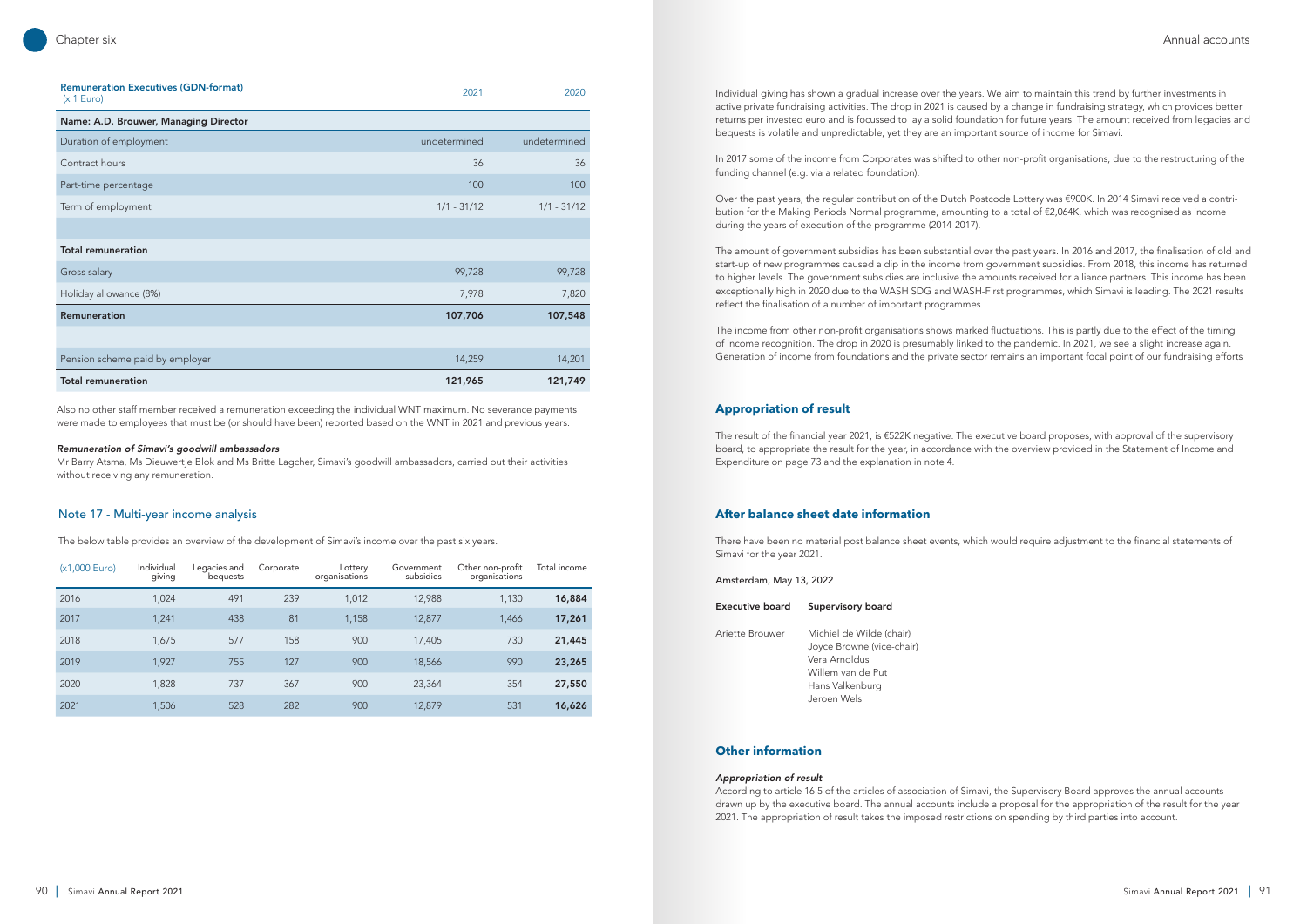#### *What we have audited* We have audited the accompanying financial statements 2021 of Stichting Simavi, Amsterdam. Amsterdam. Amsterdam

We have audited the accompanying financial statements 2021 of Stichting Simavi, Amsterdam.

The financial statements comprise:

- the balance sheet as at  $31$  December 2021;
- the income statement for the year then ended; and
- the notes, comprising the accounting policies and other explanatory information.

The financial reporting framework applied in the preparation of the financial statements is the Guideline for annual reporting 650 'Charity organisations' of the Dutch Accounting Standards Board and the provisions of and pursuant to the WNT.

## **The basis for our opinion that we have function** we have further described our responsibilities under the standards in the standards in the standards in the standards in the standards in the standards in the standards in We conducted our audit in accordance with Dutch law, including the Dutch Standards on  $\mathcal{L}$

We conducted our audit in accordance with Dutch law, including the Dutch Standards on Auditing and the Audit protocol WNT 2021. We have further described our responsibilities under those standards in the section 'Our responsibilities for the audit of the financial statements' of our report.

To: the executive board and the supervisory board of Stichting Simavi

## *Report on the financial statements 2021*

## *Our opinion* the financial position of the Stichting as at 31 December 2021, and of its result for the year then ended In our opinion, the financial statements of Stichting Simavi ('the Stichting') give a true and fair view of Stichting Simavi ('the Stichting') give and fair view of Stichting Simavi ('the Stichting') give and fair view of

In our opinion, the financial statements of Stichting Simavi ('the Stichting') give a true and fair view of the financial position of the Stichting as at 31 December 2021, and of its result for the year then ended in accordance with the Guideline for annual reporting 650 'Charity organisations' of the Dutch Accounting Standards Board and the provisions of and pursuant to the Dutch Standards for Remuneration Act ('WNT').

#### *Independence*  $W$  are independent of Stichting Simavi in accordance with the 'Wet toezicht accordance with the 'Wet toezicht accordance with the 'Wet toezicht accountantsorganisaties' in accordance with the 'Wet toezicht accountantsorg

We are independent of Stichting Simavi in accordance with the 'Wet toezicht accountantsorganisaties' (Wta, Audit firms supervision act), the 'Verordening inzake de onafhankelijkheid van accountants bij assuranceopdrachten' (ViO, Code of Ethics for Professional Accountants, a regulation with respect to independence) and other relevant independence regulations in the Netherlands. Furthermore, we have complied with the 'Verordening gedrags- en beroepsregels accountants' (VGBA, Dutch Code of Ethics).  $\sum_{i=1}^N \frac{1}{N_i}$ 

## *Compliance with anti-accumulation provisions WNT not audited* compuance wun anu-accumulation provisions WNT not audited

In accordance with the Audit protocol WNT 2021 we have not audited the anti-accumulation provisions of article 1.6a WNT and article 5, paragraph 1 (n and o) Uitvoeringsregeling WNT. This means we have not audited whether or not there is a breach of anti-accumulation remuneration standards resulting from remuneration for a possible employment as a high-ranking official of other WNT entities, nor have we audited if any related disclosure requirement are correct and complete.

## Report on the other information included in the annual report  $\overline{a}$  statements and our auditor's report there is report that  $\overline{a}$

The annual report contains other information. This includes all information in the annual report in addition to the financial statements and our auditor's report thereon.

Based on the procedures performed as set out below, we conclude that the other information: • is consistent with the financial statements and does not contain material misstatements; • contains all the information regarding the directors' report that is required by the Guideline for annual reporting 650 'Charity organisations' of the Dutch Accounting Standards Board.

- 
- 

We have read the other information. Based on our knowledge and the understanding obtained in our audit of the financial statements or otherwise, we have considered whether the other information contains material misstatements.

By performing our procedures, we comply with the requirements of the Dutch Standard 720. The scope of such procedures was substantially less than the scope of those procedures performed in our audit of the financial statements.

The executive board is responsible for the preparation of the other information, including the directors' report pursuant to the Guideline for annual reporting 650 'Charity organisations' of the Dutch Accounting Standards Board. *Puten Accounting standards board.* 

We believe that the audit evidence we have obtained is sufficient and appropriate to provide a basis for our opinion.

*424TZV5RCSA5-1222763444-25 PricewaterhouseCoopers Accountants N.V., Thomas R. Malthusstraat 5, 1066 JR Amsterdam, P.O. Box 90357, 1006 BJ Amsterdam, the Netherlands*

T: +31 (0) 88 792 00 20, F: +31 (0) 88 792 96 40, www.pwc.nl

*<sup>1</sup>* **BWC**<sup>2</sup> is the brand under which PricewaterhouseCoopers 'PwC' is the brand under which PricewaterhouseCoopers Accountants N.V. (Chamber of Commerce 34180285), PricewaterhouseCoopers Belastingadviseurs N.V.<br>(Chamber of Commerce 34180284), PricewaterhouseCoopers Advisory N.V. (Ch Theorem Conditions ("algemene voorwaarden"), which include provisions regarding our liability. Purchases by these companies are governed by General Terms and Conditions ("algemene voorwaarden"), which include provisions re and the General Terms and Conditions of Purchase, which have also been filed at the Amsterdam Chamber of Commerce. (Chamber of Commerce 51414406), PricewaterhouseCoopers Pensions, Actuarial & Insurance Services B.V. (Chamber of Commerce 54226368),<br>PricewaterhouseCoopers B.V. (Chamber of Commerce 34180289) and other companies operate an



## **Responsibilities for the financial statements and the audit** *Responsibilities of the executive board and the supervisory board for the financial statements*

## *the financial statements*  $\frac{1}{2}$  and  $\frac{1}{2}$  and  $\frac{1}{2}$  and  $\frac{1}{2}$  and  $\frac{1}{2}$  and  $\frac{1}{2}$  and  $\frac{1}{2}$  and  $\frac{1}{2}$  and  $\frac{1}{2}$  and  $\frac{1}{2}$  and  $\frac{1}{2}$  and  $\frac{1}{2}$  and  $\frac{1}{2}$  and  $\frac{1}{2}$  a Responsibilities by the executive

The executive board is responsible for:

- the preparation and fair presentation of the financial statements in accordance with the
- 

• such internal control as the executive board determines is necessary to enable the preparation of the financial statements that are free from material misstatement, whether due to fraud or error.

## *424TZV5RCSA5-1222763444-25*

*Stichting Simavi - 424TZV5RCSA5-1222763444-25*

Page 2 of 4

Guideline for annual reporting 650 'Charity organisations' of the Dutch Accounting Standards Board and the provisions of and pursuant to the WNT; and for



# **Independent auditor's report**